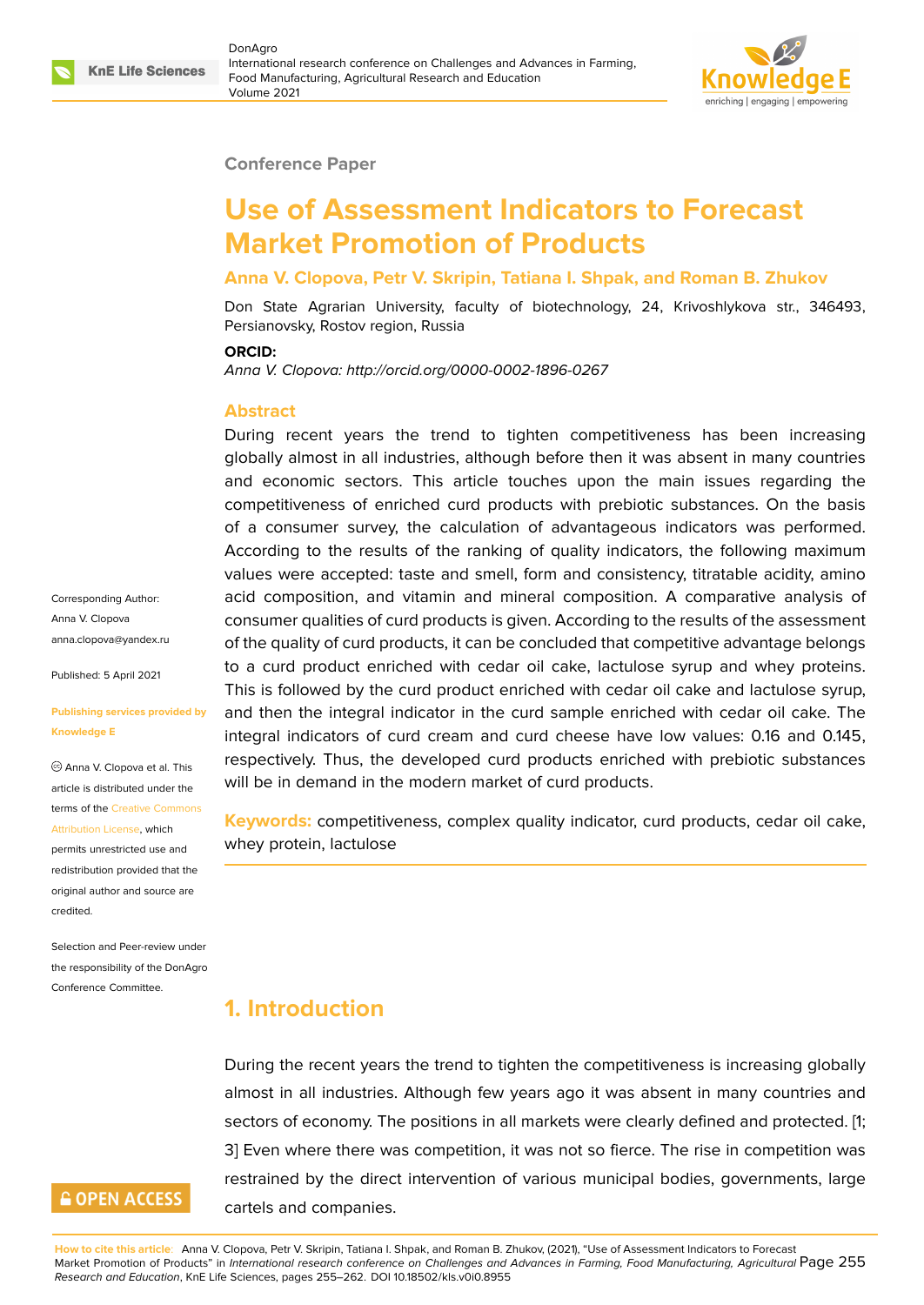**KnE Life Sciences** 

Competition, in its most general form, is the state of the market in which there is a very large number of buyers and sellers, while at the same time each of them occupies a relatively small market share and can not dictate the conditions for the sale and purchase of products. [10; 14] The presence of important and accessible information on prices, their dynamics, sellers and customers in a certain market is assumed not only in this place, but also in other regions and cities. The market of perfect competition implies the inaccessibility of producer power over the market and pricing not by producers, but by the function of supply and demand. [13; 14]

### **2. Methods**

The assessment of competitiveness was performed for all developed curd products, using a well-known method [1; 14]. In order to assess the competitiveness of enriched curd products, the expert group selected the following indicators that quite fully characterize the quality of the types of curd products being compared:  $\mathsf{X}_1$  - taste and smell;  $\mathsf{X}_2$ - Form and consistency;  $\mathsf{X}_3$  - titratable acidity;  $\mathsf{X}_4$  - amino acid composition;  $\mathsf{X}_5$  - vitamin and mineral composition.

### **3. Results**

According to the results of the ranking of quality indicators (Table 1), the following maximum values were accepted:  $\mathsf{X}_1$  - taste and smell - 5 points;  $\mathsf{X}_2$  - Form and consistency - 4 points;  $\mathsf{X}_3$  - titratable acidity - 3 points;  $\mathsf{X}_4$  - amino acid composition - 5 points;  $\mathsf{X}_5$  vitamin and mineral composition - 3 points.

The determination of the weight coefficients  $(m<sub>i</sub>)$  of curd products was carried out using the formula 1:

$$
M_{i} = \frac{\sum_{i=1}^{r} M_{ij}}{\sum_{j=1}^{n} \sum M_{ij}},
$$
\n(1)

where,  $\sum_{j=1}^n M_{ij}$  - the sum of the ranks of each indicator;

 $\sum_{j=1}^n\sum M_{ij}$ - the sum of the ranks of all indicators.

Thus, the following values of the weighting coefficients for each indicator were obtained by calculation, respectively: m<sub>1</sub> = 25: 100 = 0.25; m<sub>2</sub> = 18: 100 = 0.18; m<sub>3</sub> = 17: 100 = 0.17; m $_{4}$  = 23: 100 = 0.23; m $_{5}$  = 17: 100 = 0.17. However, for a more complete characterization of the competitiveness of products and goods, it is necessary to determine complex quality indicator.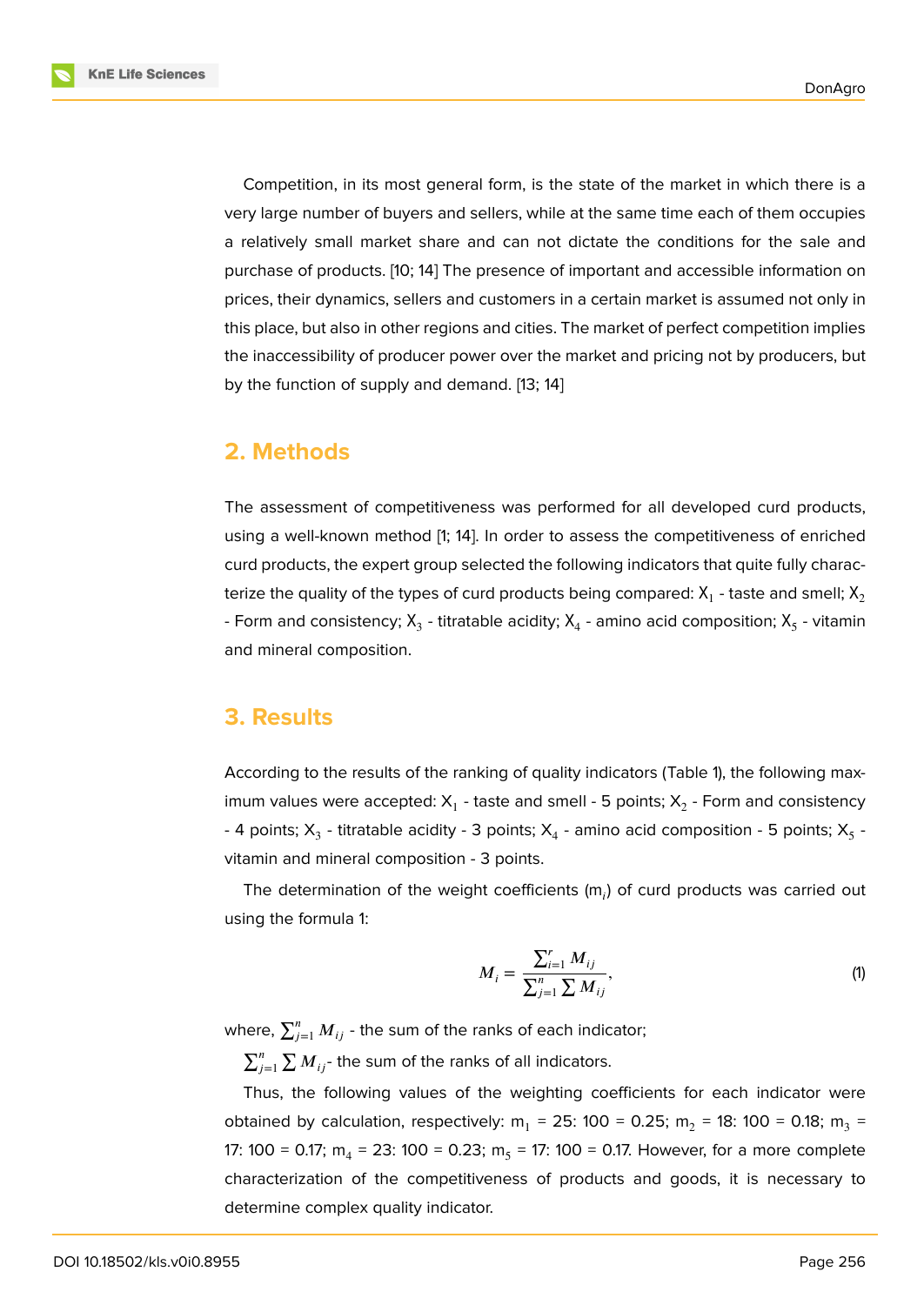| <b>Experts</b>                                                  |                 | The sum of the<br>ranks of each<br>indicator n<br>$\sum M_{ij}$ j=1 |                |                |                |                             |
|-----------------------------------------------------------------|-----------------|---------------------------------------------------------------------|----------------|----------------|----------------|-----------------------------|
|                                                                 | $X_1$           | $X_2$                                                               | $X_3$          | $X_4$          | $X_5$          |                             |
|                                                                 | 5               | $\overline{4}$                                                      | 3              | 5              | 3              | 20                          |
| 2                                                               | 5               | $\mathsf{3}$                                                        | $\overline{4}$ | $\overline{4}$ | $\overline{4}$ | 20                          |
| 3                                                               | $5\phantom{.0}$ | $\overline{4}$                                                      | $\mathsf{3}$   | 5              | 3              | 20                          |
| $\overline{4}$                                                  | 5               | $\overline{4}$                                                      | 3              | $\overline{4}$ | $\overline{4}$ | 20                          |
| 5                                                               | 5               | $\mathsf{3}$                                                        | $\overline{4}$ | 5              | 3              | 20                          |
| The sum of the ranks of<br>each indicator $\sum_{j=1}^r M_{ij}$ | 25              | 18                                                                  | 17             | 23             | 17             | $\sum_{j=1}^r M_{ij} = 100$ |

TABLE 1: Ranking results of quality indicators

Starting to evaluate complex indicator of the quality of curd products, we use a 20 point grading scale. The results of the average point for each sample are presented in Table 2.

Using the results of the quality assessment of of curd products and the value of weighting factors, we calculated the complex quality indicator by the formula 2:

$$
U = \sum_{i} (i = 1) \wedge n[m_i * q_i],
$$
 (2)

where, qi— relative i-th indicator of product quality; mi— weight coefficient of the i-th indicator;n— number of indicators.

$$
U1= 0,25*5 + 0,18*4 + 0,17*3 + 0,23*4 + 0,17*3 = 3,91
$$
\n
$$
U2 = 0,25*5 + 0,18*4 + 0,17*3 + 0,23*3 + 0,17*1 = 3,34
$$
\n
$$
U3 = 0,25*5 + 0,18*4 + 0,17*3 + 0,23*5 + 0,17*3 = 4,14 - basic
$$
\n
$$
U4 = 0,25*4 + 0,18*4 + 0,17*2 + 0,23*2 + 0,17*2 = 2,86
$$
\n
$$
U5 = 0,25*5 + 0,18*4 + 0,17*3 + 0,23*5 + 0,17*3 = 4,14
$$

TABLE 2: Quality assessment results for curd products

| Nº | Name of curd products                                           | Taste<br>and<br>smell,<br>point | Form<br>and con-<br>sistency.<br>point | <b>Titrated</b><br>acidity,<br>point | Amino<br>acid<br>composi-<br>tion,<br>point | Vitamin<br>and<br>mineral<br>composi-<br>tion,<br>point | Total |
|----|-----------------------------------------------------------------|---------------------------------|----------------------------------------|--------------------------------------|---------------------------------------------|---------------------------------------------------------|-------|
| 1. | Curd product with cedar oilcake                                 | 5                               | $\overline{4}$                         | 3                                    | $\overline{4}$                              | 3                                                       | 19    |
| 2. | Curd cream                                                      | 5                               | $\overline{4}$                         | 3                                    | 3                                           | 1                                                       | 16    |
| 3. | Curd product with cedar oilcake<br>and lactulose                | 5                               | $\overline{4}$                         | 3                                    | 5                                           | 3                                                       | 20    |
| 4. | Curd cheese                                                     | $\overline{4}$                  | $\overline{4}$                         | 2                                    | $\mathcal{P}$                               | 2                                                       | 14    |
| 5  | Curd product with cedar oilcake,<br>lactulose and whey proteins | 5                               | $\overline{4}$                         | 3                                    | 5                                           | 3                                                       | 20    |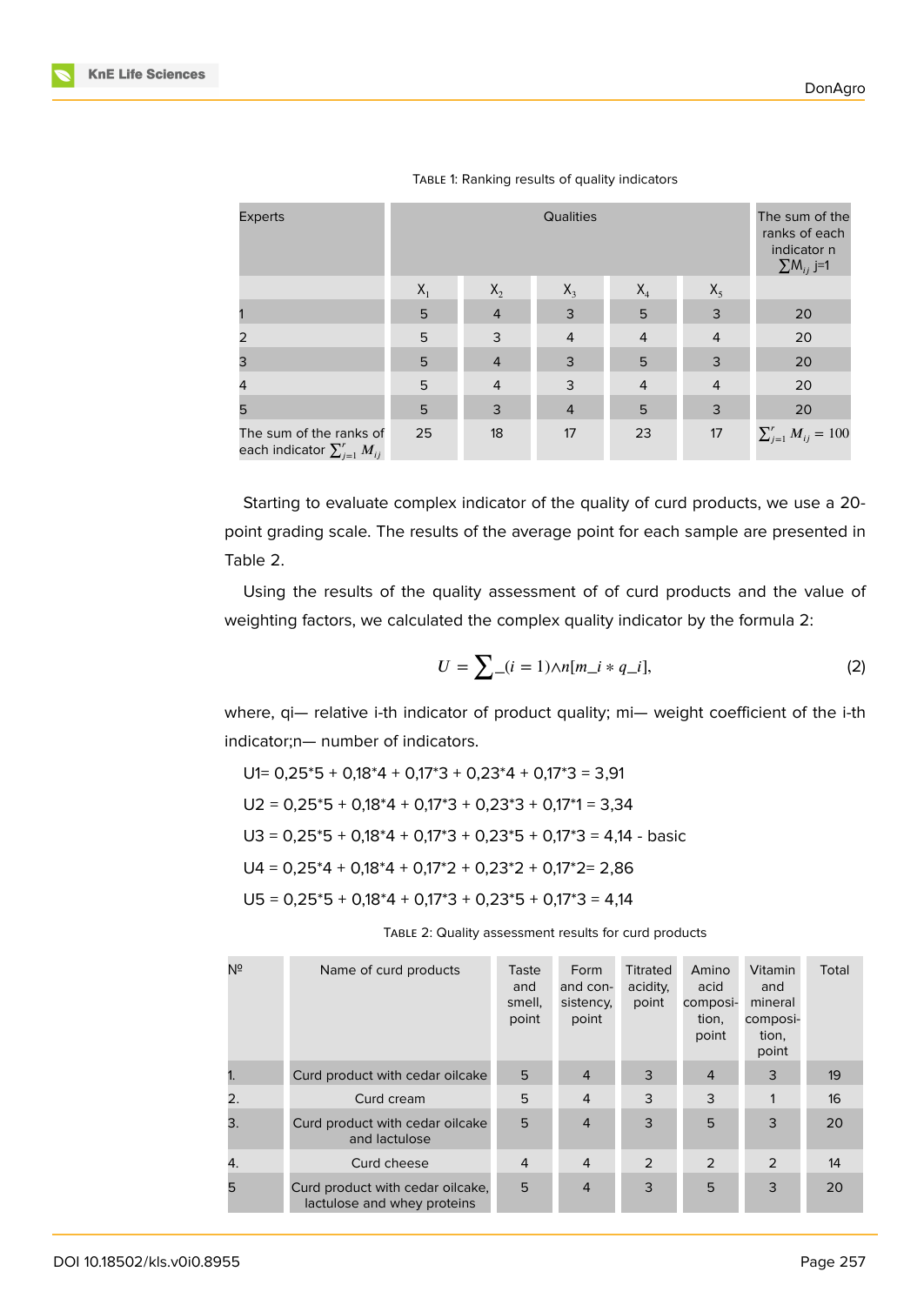Thus, according to the results of the calculation of complex quality indicator, the highest value (4.14 and 3.96) was obtained for samples No. 1 - curd product enriched with cedar oil cake, No. 3 - curd product with cedar oil cake and lactulose, and No. 5 curd product with cedar oilcake, lactulose and whey proteins.

The smallest value of the integrated quality indicator (3.34 and 2.86) was obtained for samples No. 2 and No. 4 - curd cream and curd cheese, since their sponts for organoleptic indicators were reduced.

In order to assess the competitiveness of curd products, we used the following formula 3:

$$
C = C_Q * t + C_E * t,\tag{3}
$$

where C – competitiveness; C<sub>o</sub> – quality competitiveness; C<sub>e</sub> – competitiveness by economic indicators; t, t – weighting factors of the level of quality and price of curd products for individual consumer segments.

To calculate competitiveness in terms of quality and economic indicators, we used formulas 4 and 5.

$$
C_q = \frac{U_0}{U},\tag{4}
$$

$$
C_e = \frac{b}{a},\tag{5}
$$

where, U - complex indicator of the quality of the assessed sample;

 $\mathsf{U}_b$  - complex indicator of the quality of the basic sample;

 $\bm{\mathsf{C}}_a$  - price of assessed sample;

 $\mathsf{C}_b$  - price of basic sample.

The coefficients of the weight of the price  $(t_e)$  and quality (t) for each consumer segment are calculated by the formulas (6), (7):

$$
t = \frac{\frac{V_{\text{max}}}{V_{\text{min}}} - 1}{\frac{V_{\text{max}}}{V_{\text{min}}} + \frac{C_{\text{max}}}{C_{\text{min}}} - 2},\tag{6}
$$

$$
t = \frac{\frac{C_{\text{max}}}{C_{\text{min}}} - 1}{\frac{V_{\text{max}}}{V_{\text{min}}} + \frac{C_{\text{max}}}{C_{\text{min}}} - 2},\tag{7}
$$

The values of  $U_{max}$  and  $C_{max}$  correspond to their maximum values, and  $U_{min}$  and  $C_{min}$ correspond to the minimum values in this consumer segment.

The results are presented in Table 3.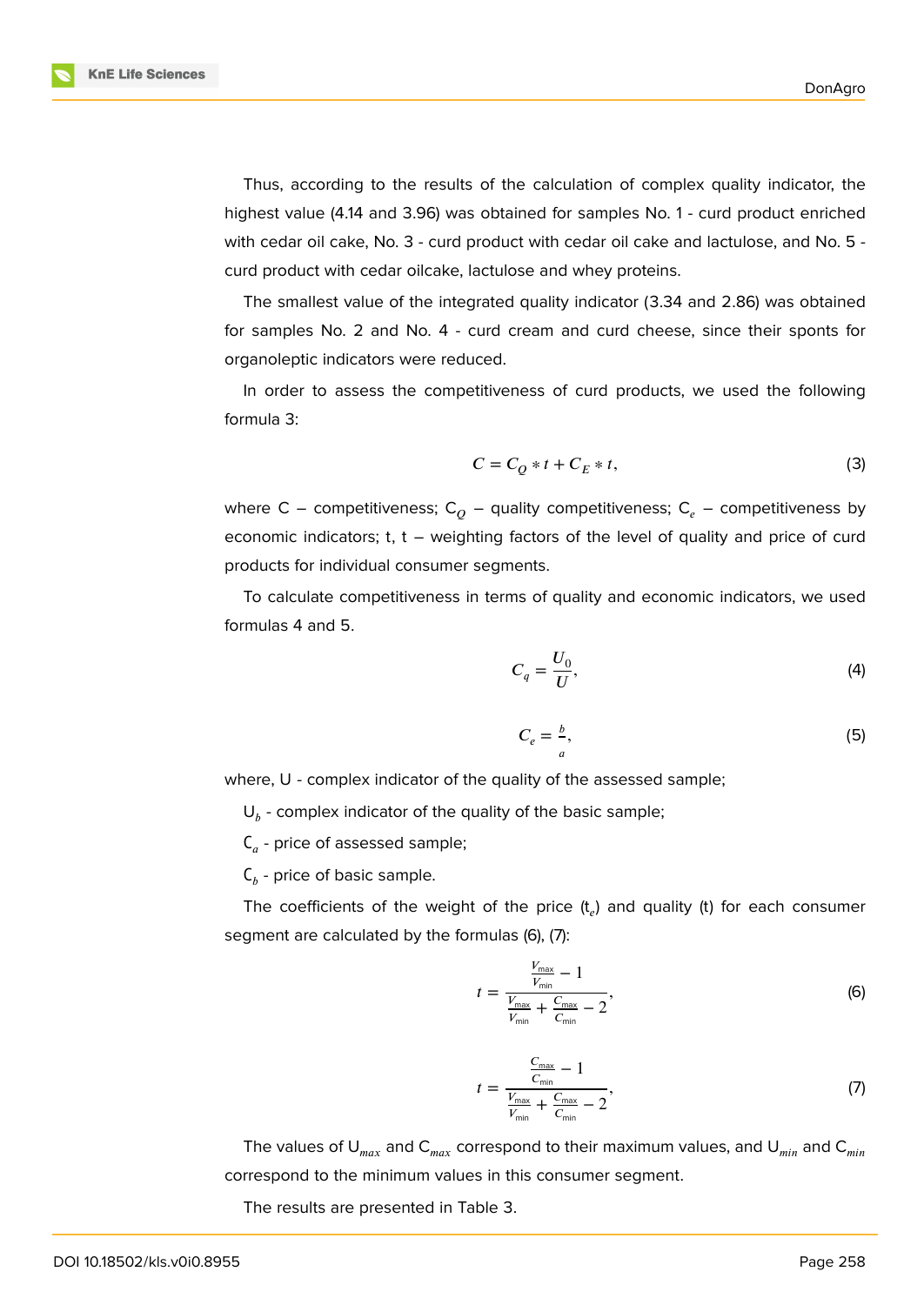**KnE Life Sciences** 

Thus, the 1st sample is the most competitive - a curd product with cedar oil cake, which according to the calculation results has not the highest complex quality indicator (3.91) and a price slightly exceeding the cost of other samples (152.00 rubles).

Despite the highest complex quality indicator (4.14), curd products No. 3 and No. 5 with cedar oil cake and lactulose and cedar oil cake, lactulose and whey proteins are less competitive (1.0 and 0.99, respectively), and their price is higher (165.00 and 166.00 rubles, respectively) than the price of other curd products.

TABLE 3: Indicators of competitiveness (C), a complex indicator of quality (U) and price (C) of curd products

| Nº | Name of curd products                                           | of quality, U | complex indicator Price for 1 kg, rub., | Competitiveness, |
|----|-----------------------------------------------------------------|---------------|-----------------------------------------|------------------|
| 1. | Curd product with cedar oilcake                                 | 3.91          | 152,00                                  | 1.06             |
|    | Curd cream                                                      | 3.34          | 148,00                                  | 1,03             |
| 3. | Curd product with cedar oilcake and<br>lactulose                | 4.14          | 165,00                                  | 1.00             |
| 4. | Curd cheese                                                     | 2,86          | 145,00                                  | 1.02             |
| 5. | Curd product with cedar oilcake,<br>lactulose and whey proteins | 4.14          | 166,00                                  | 0.99             |

Thus, the curd products developed by us, enriched with prebiotic substances, are considered competitive in the modern market of curd products.

In order to compare the consumer qualities of curd products and calculate the benefit indicator (formula 8), we conducted a survey of 20 consumers. The survey results are presented in Table 4.

| Indicator Nº                           | Criterion assessment, q |              |             |          |             |             |              |     |    | Total  |                |              |                |             |                |    |
|----------------------------------------|-------------------------|--------------|-------------|----------|-------------|-------------|--------------|-----|----|--------|----------------|--------------|----------------|-------------|----------------|----|
|                                        |                         | $\mathbf{I}$ | III         | IV       | $\vee$      |             | $\mathsf{I}$ | III | IV | $\vee$ |                | $\mathsf{I}$ | III            | IV          | $\vee$         |    |
| Smell and<br>taste                     | $\circ$                 | $\circ$      | $\mathbf 0$ | 1        | $\circ$     | 1           | 1            | 1   | 1  | 1      | 3              | 2            | $\overline{4}$ | $\mathbf 1$ | $\overline{4}$ | 20 |
| Consistency                            | $\mathbf 0$             | $\mathbf{1}$ | $\mathbf 0$ | $\circ$  | $\mathbf 0$ | 1           | 1            | 1   | 1  | 2      | 3              | $\mathbf{1}$ | $\overline{4}$ |             | $\overline{4}$ | 20 |
| <b>Titratable</b><br>acidity           | $\mathbf 0$             | $\mathsf{O}$ | $\mathbf 0$ | $\circ$  | $\mathbf 0$ | 1           | 1            | 2   | 1  | 2      | 3              | 2            | 3              | $\mathbf 1$ | $\overline{4}$ | 20 |
| Amino Acid<br>Composition <sup>1</sup> | $\Omega$                | 1            | $\Omega$    | $\Omega$ | $\Omega$    | $\mathbf 1$ | $\mathbf 1$  | 1   | 1  | 2      | 3              | 2            | 3              | 2           | 3              | 20 |
| Vitamin and<br>mineral<br>composition  | $\circ$                 | $\circ$      | $\circ$     | $\circ$  | $\circ$     | 1           | 1            | 2   | 1  | 2      | $\overline{4}$ | 1            | 3              | $\mathbf 1$ | $\overline{4}$ | 20 |

TABLE 4: Consumer Survey Results

\*0 – does not satisfy; 0,5 – partially satisfies; 1 – completely satisfies.

$$
I = \sum_{i=1}^{\infty} \frac{q_i \times m_i}{N},\tag{8}
$$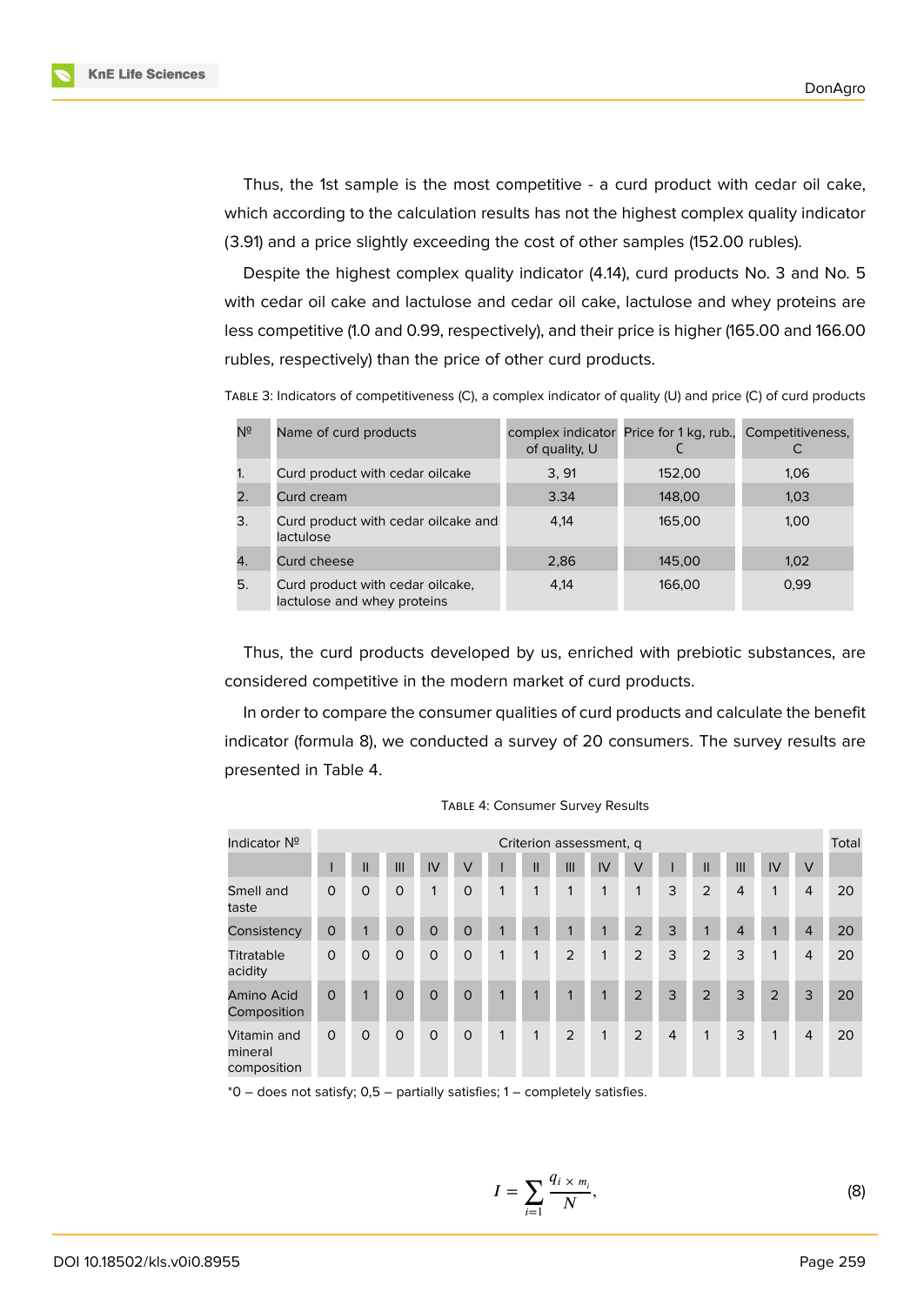

where I –advantage indicator;  $\mathsf{q}_{i}$ - expert assessment of consumer properties;  $\mathsf{m}_{i}$ – number of experts who preferred the i-th property; N - the number of surveyed consumers

The calculation of indicators of product advantage is carried out as follows: 1 indicator - taste and

smell, etc. by other indicators to determine the advantage of other consumer properties.

> $IN@1 = 0 * 0 + 1 * 0, 5 + 3 * 1/20 = 0, 225$  $IN2 = 0 * 0 + 1 * 0.5 + 2 * 1/20 = 0.175$  $IN@3 = 0 * 0 + 1 * 0.5 + 4 * 1/20 = 0.275$  $IN@4 = 1 * 0 + 1 * 0, 5 + 1 * 1/20 = 0, 125$  $IN_25 = 0 * 0 + 1 * 0, 5 + 4 * 1/20 = 0,275$

The results are shown in Table 5.

All calculated indicators characterize the competitiveness of curd products for individual consumer properties. Using formula 9, we calculated the integral indicators of consumer properties of curd products.

$$
I = \sum c w \times I,\tag{9}
$$

Where I – integral indicator;  $C_w$  – weight coefficient; I– advantage coefficient.

 $I_{\text{Ne}}$  = 0,23,  $I_{\text{Ne}}$   $I = 0.16$ ,  $I_{\text{Ne}}$   $I = 0.26$ ,  $I_{\text{Ne}}$   $I = 0.145$ ,  $I_{\text{Ne}}$   $I = 0.301$ 

### **4. Discussion**

According to the obtained results, it can be concluded that competitive advantage belongs to sample No. 5 - a curd product enriched with cedar oil cake, lactulose syrup and whey proteins, the integral index of which is 0.301. The second one is the curd product enriched with cedar oil cake and lactulose syrup, the integral index of which is 0.26; the integral indicator in the curd sample enriched with cedar oil cake is 0.23. The integral indicators of curd cream and curd cheese have low values - 0.16 and 0.145, respectively.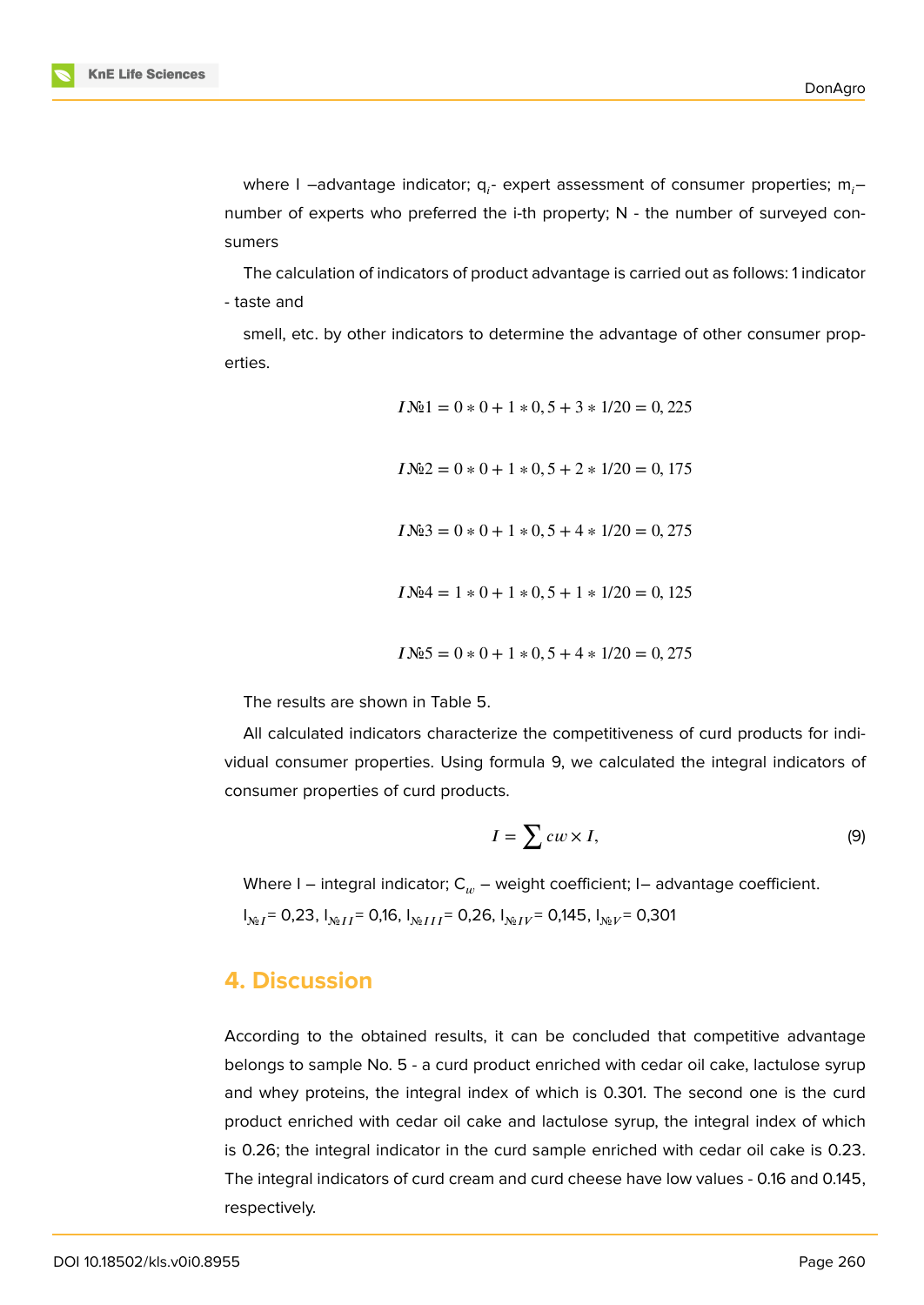| Name of indicator                  | Advantages of curd products, I                                               | Weight<br>coeffi-<br>cient,<br>$\mathsf{C}_w$ |       |       |       |      |  |  |  |  |
|------------------------------------|------------------------------------------------------------------------------|-----------------------------------------------|-------|-------|-------|------|--|--|--|--|
|                                    | $N^{\circ}$ V<br>N <sup>2</sup><br>$N^{\circ}$ II<br>$N^{\circ}$ III<br>NºIV |                                               |       |       |       |      |  |  |  |  |
| Smell and taste                    | 0,225                                                                        | 0,175                                         | 0,275 | 0,125 | 0,275 | 0,25 |  |  |  |  |
| Consistency                        | 0,225                                                                        | 0,125                                         | 0,275 | 0.125 | 0,325 | 0,18 |  |  |  |  |
| Titratable acidity                 | 0,225                                                                        | 0,175                                         | 0,275 | 0,175 | 0,325 | 0,17 |  |  |  |  |
| Amino Acid Composition             | 0,225                                                                        | 0,175                                         | 0,225 | 0.175 | 0.275 | 0,23 |  |  |  |  |
| Vitamin and mineral<br>composition | 0,275                                                                        | 0,125                                         | 0,275 | 0,125 | 0,325 | 0,17 |  |  |  |  |

TABLE 5: Comparison of advantage indicators of curd products

# **5. Conclusion**

The modern trends of the global market lead to the fact that in the struggle for the buyer, producers offer more and more new options for forms, tastes and directions. The expansion of the assortment due to the inclusion of enriched products not separately, but as a part of the general assortment of a particular food segment, transfers a healthy food product to a familiar and everyday product. Thus, the developed curd products enriched with prebiotic substances will be in demand in the modern market of curd products.

# **Acknowledgement**

The authors express gratitude to their colleagues for their contribution and support of this research as well as to the reviewers for their valuable contribution to the manuscript and their help in paper completion.

# **Conflict of Interest**

The authors have no conflict of interests to declare.

### **References**

- [1] Boldyreva, N. P. (2019). *The Theory of Competitiveness Assessment: A Training Manual.* Moscow: FLINT.
- [2] Vytovtov, A. A. (2010). *Theoretical and Practical Principles of Organoleptic Analysis of Food*. St. Petersburg: GIORD.